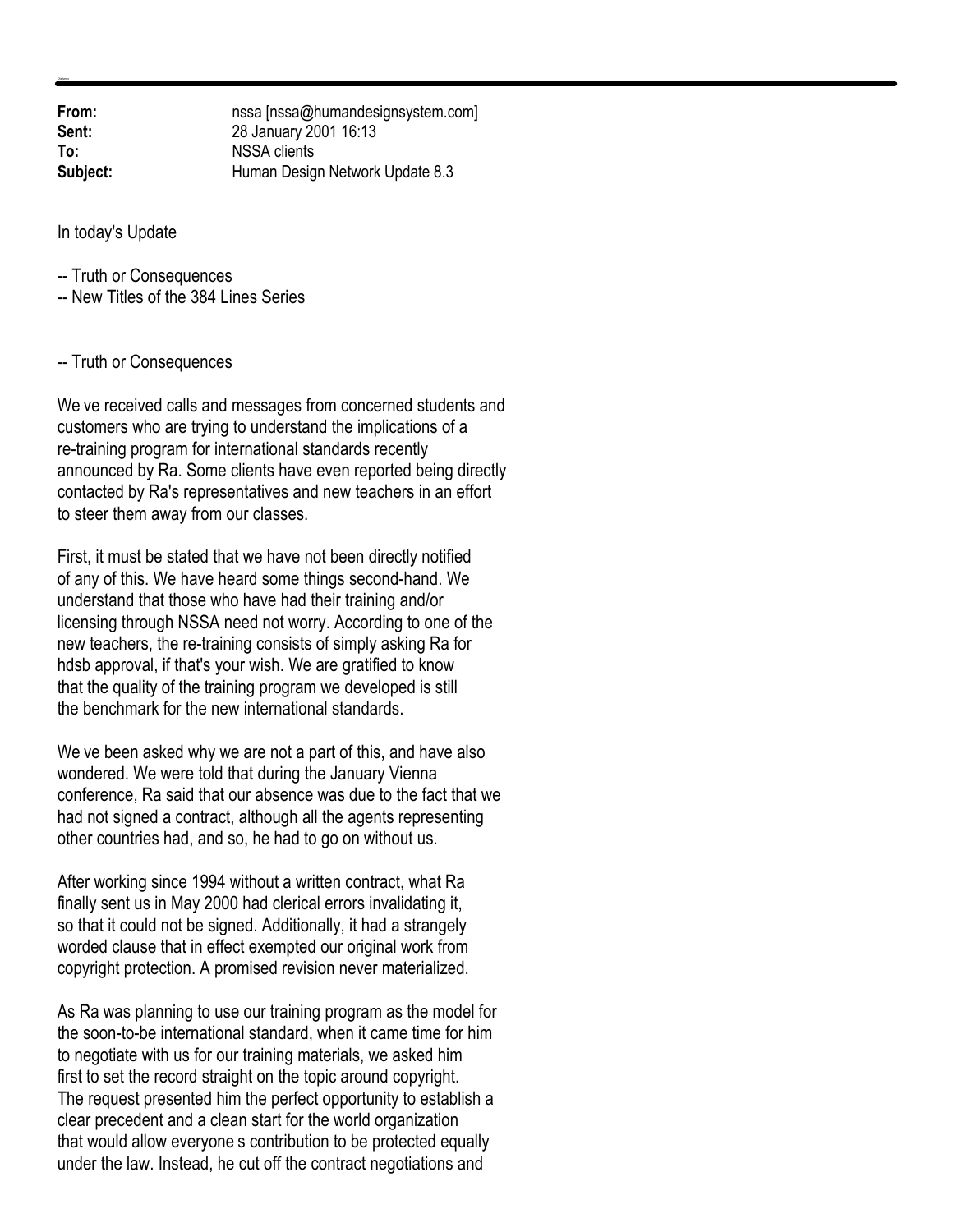further communications.

Concurrently, during last year it became obvious that we were both on the other side of a learning process with Human Design. We were rethinking the entire education program. There was a measure of success on some levels in providing the education for nearly everyone in America and many in other countries. Even so, we recognized a need for honestly assessing the limitations of the analyst training and the licensing. Input from the spring 2000 analyst symposium and other sources added to the plans for an overhaul of the existing program.

The American Association for Human Design Professionals (HDP) is the result. It provides participants a forum to contribute their own experiment, insight and experience and develop many other services besides just readings. Workshops, classes and study groups can be created through the network the association offers its members. In conjunction with changing the legal status of the Human Design School into a non-profit educational institution, the association can be flexible and self-determining. HDP is not exclusive. If Human Design impacts your life and work, you re welcome to join.

Following this recent flurry around us no longer being sanctified by the new political order, we d like to let you know it doesn't matter. Once the knowledge is transferred, it continues its process independently, teaching itself according to someone's nature and consciousness. It belongs to anyone who embraces it. We will continue to offer and improve our trainings with the standard for excellence and quality you've come to expect.

To find out more about our current training program, visit www.humandesignsystem.com.

-- New Titles of the 384 Lines Series

Three new titles in the series of The 384 Lines of the Rave I'Ching are now available on audio CD: Gate 44 and its lines, Gate 1 and its lines, Gate 43 and its lines.

\$15 each\*\*

\*\* shipping \$4 for orders up to \$40, \*\* 10% for orders from \$40 to \$150)

To order call 505 758-2909 or email mailto:nssa@humandesignsystem.com